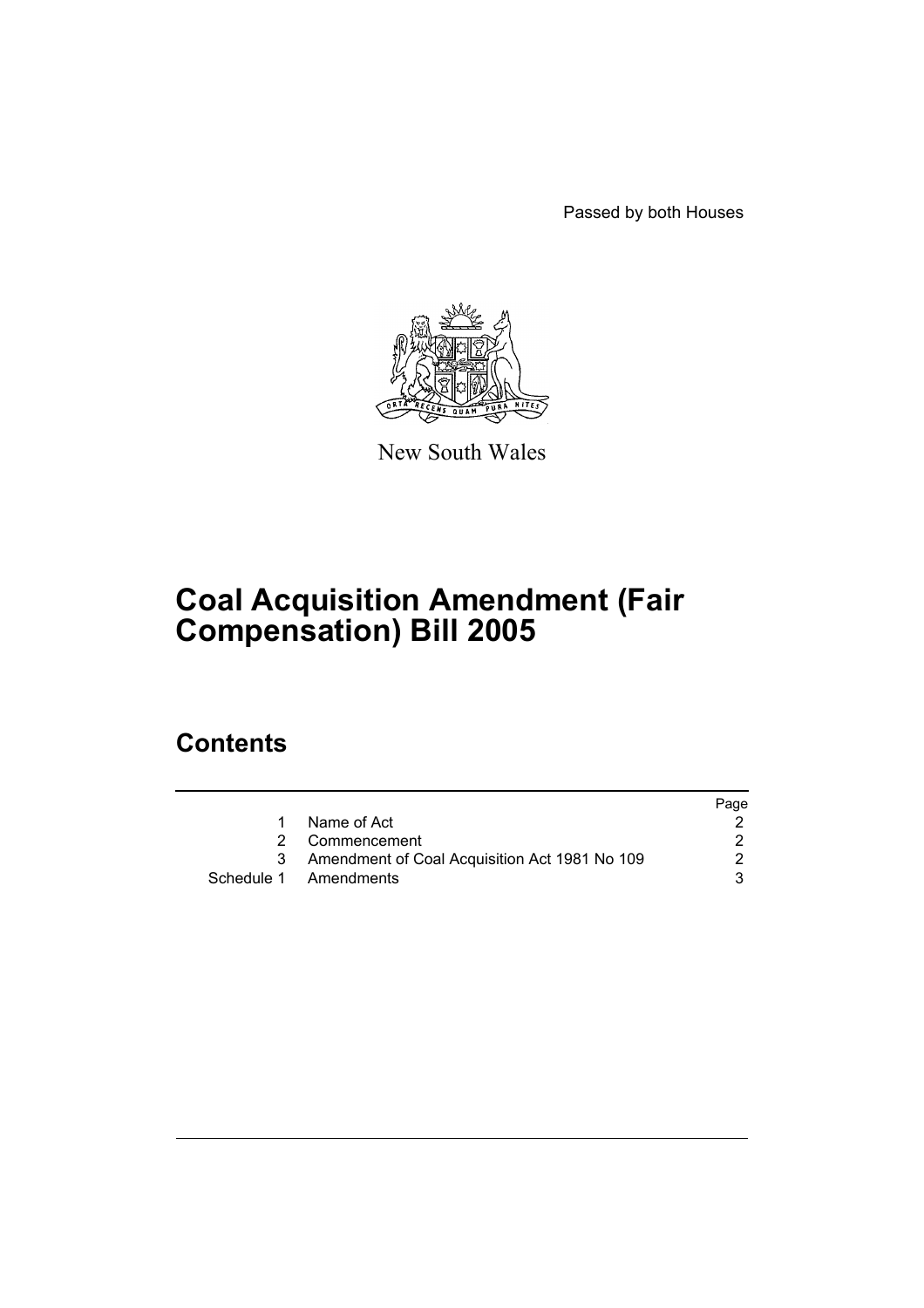*I certify that this PUBLIC BILL, which originated in the LEGISLATIVE ASSEMBLY, has finally passed the LEGISLATIVE COUNCIL and the LEGISLATIVE ASSEMBLY of NEW SOUTH WALES.*

> *Clerk of the Legislative Assembly. Legislative Assembly, Sydney, , 2005*



New South Wales

# **Coal Acquisition Amendment (Fair Compensation) Bill 2005**

Act No , 2005

An Act to amend the *Coal Acquisition Act 1981* to make further provision for the payment of compensation under that Act; and for other purposes.

*I have examined this Bill, and find it to correspond in all respects with the Bill as finally passed by both Houses.*

*Chairman of Committees of the Legislative Assembly.*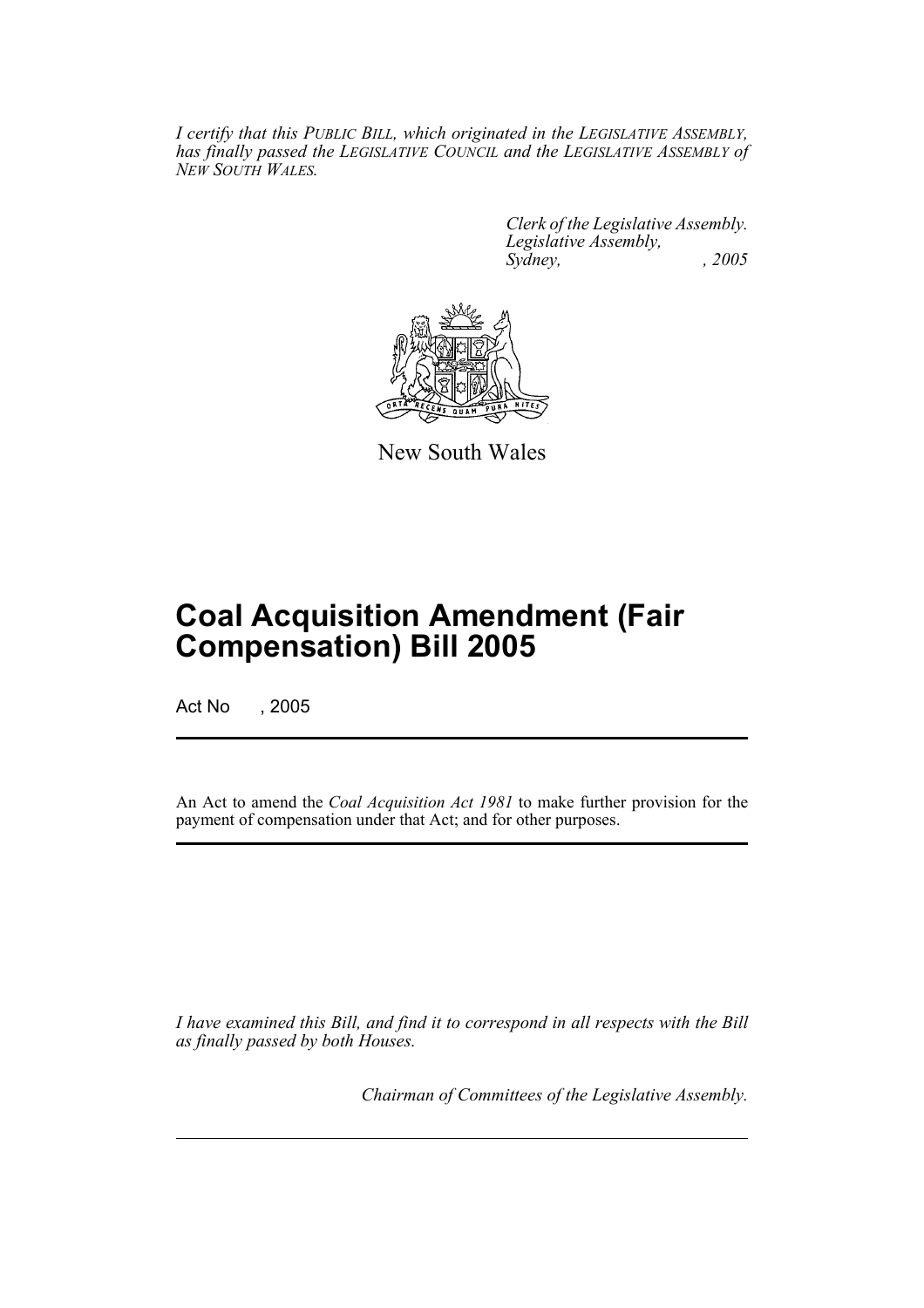## **The Legislature of New South Wales enacts:**

## **1 Name of Act**

This Act is the *Coal Acquisition Amendment (Fair Compensation) Act 2005*.

# **2 Commencement**

This Act commences on the date of assent to this Act.

# **3 Amendment of Coal Acquisition Act 1981 No 109**

The *Coal Acquisition Act 1981* is amended as set out in Schedule 1.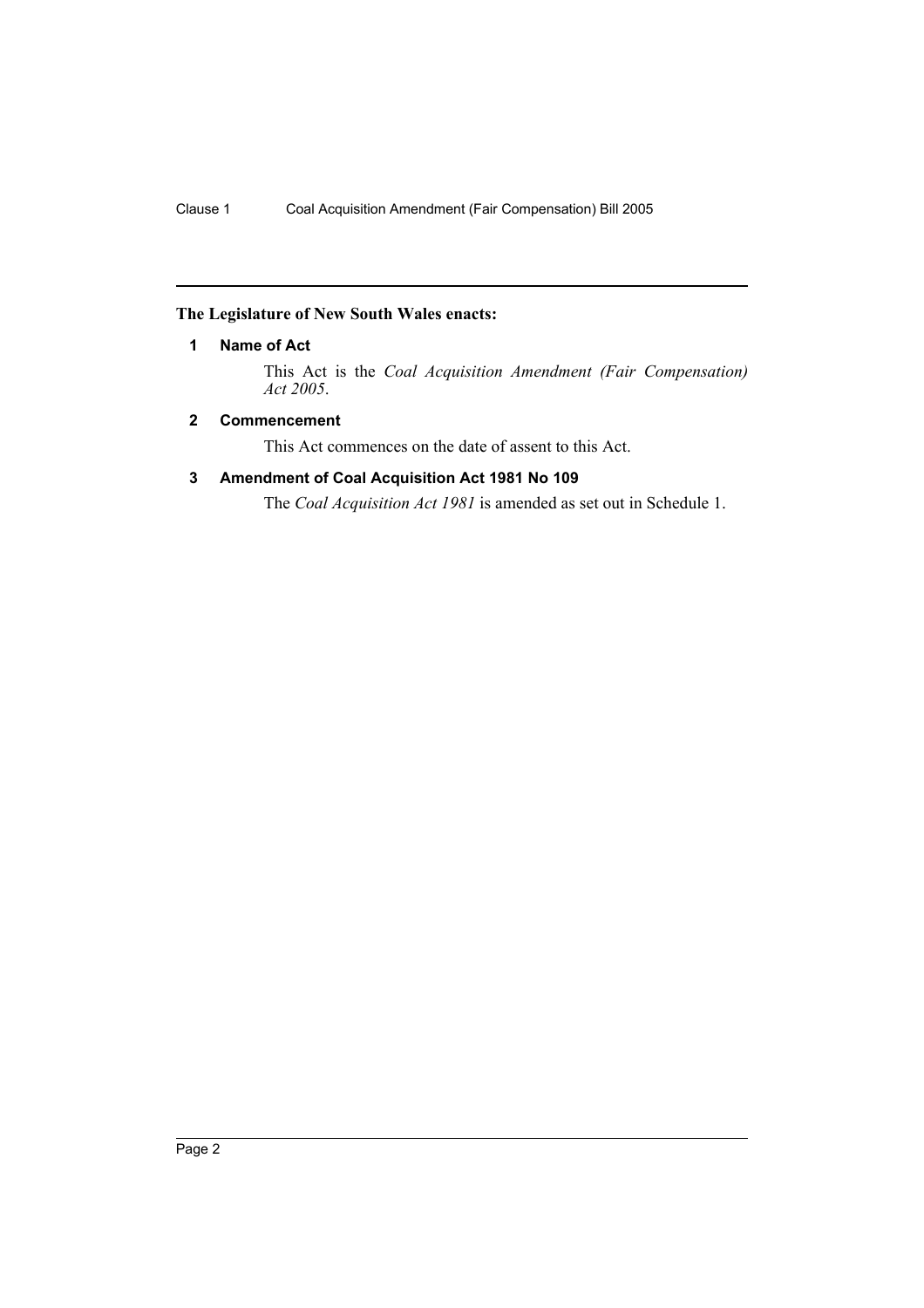Coal Acquisition Amendment (Fair Compensation) Bill 2005

Amendments **Schedule 1** and the set of the set of the set of the set of the set of the set of the set of the set of the set of the set of the set of the set of the set of the set of the set of the set of the set of the set

# **Schedule 1 Amendments**

(Section 3)

**[1] Section 3 Definitions**

Insert in alphabetical order:

*Coal Compensation Board* means the New South Wales Coal Compensation Board established under the *Coal Acquisition (Compensation) Arrangements 1985*.

#### **[2] Section 5B Acquisition of coal on behalf of the Crown otherwise than by revesting**

Omit "New South Wales Coal Compensation Board established under the *Coal Acquisition (Compensation) Arrangements 1985*" from section 5B (3).

Insert instead "Coal Compensation Board".

### **[3] Section 6 Arrangements by the Governor**

Insert "(taking into account section 6A)" after "subsection (1)" in section 6 (2).

### **[4] Section 6A**

Insert after section 6:

### **6A Special provisions relating to compensation**

- (1) Section 6, and any arrangements made under that section, are subject to the provisions of this section.
- (2) If royalty is to be included in the determination of compensation under section 6 in relation to any claim, the royalty is to be calculated in accordance with the provisions of the *Mining Act 1992* and the *Mining Regulation 2003* relating to the payment of royalty, as those provisions were in force immediately before 1 July 2004.
- (3) Despite subsection (2), the determination of compensation payable under section 6 in relation to any claim must not include an additional amount in respect of royalty under section 283 (1) (b) of the *Mining Act 1992* (or any provision of or made under the former *Coal Mining Act 1973* relating to the payment of additional royalty) unless the Coal Compensation Board considers it appropriate and the amount relates to a period occurring before 1 July 2004.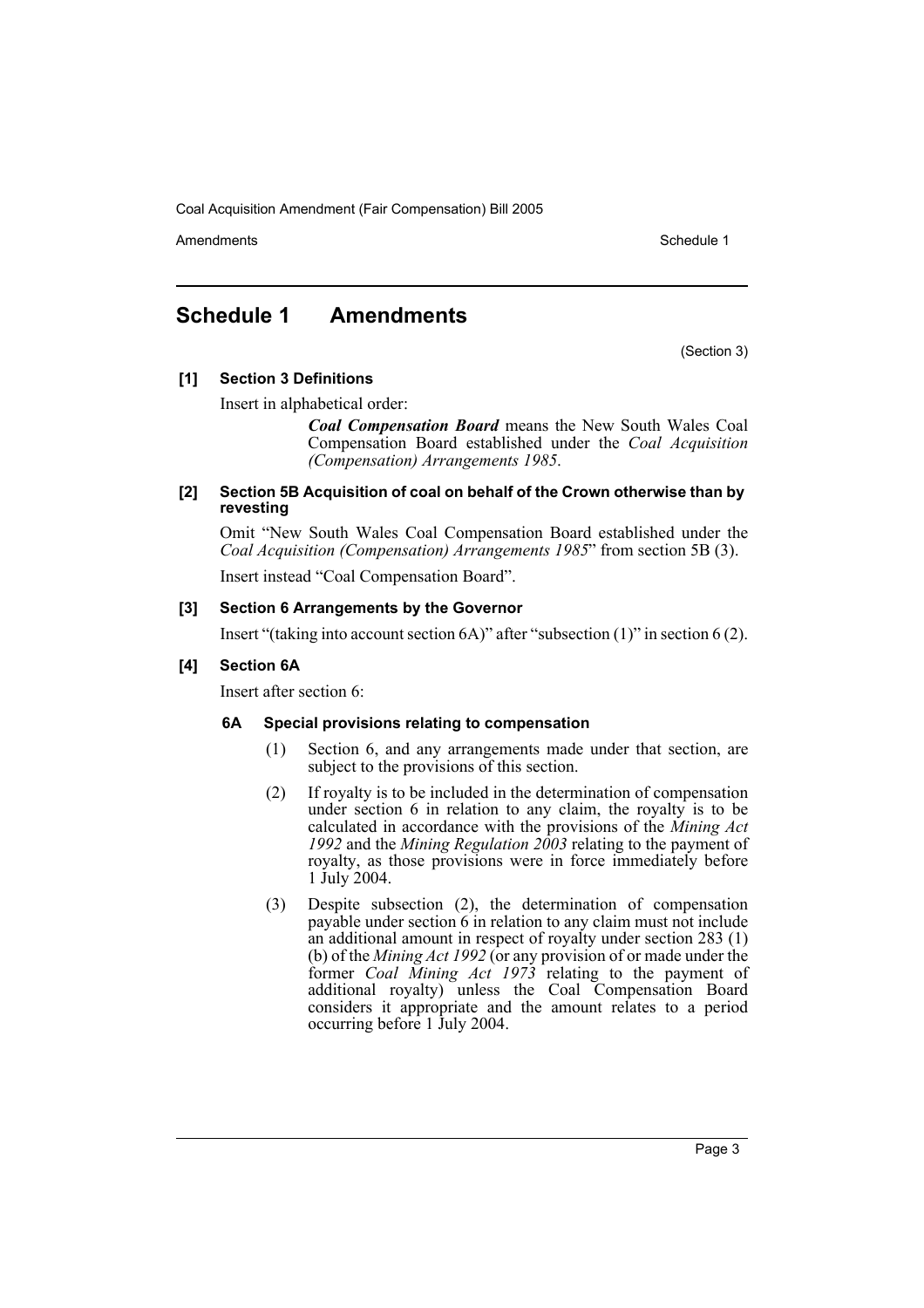Coal Acquisition Amendment (Fair Compensation) Bill 2005

Schedule 1 Amendments

- (4) Any additional amount of royalty referred to in subsection (3) is to be calculated in accordance with the provisions of section 283 (1) (b) of the *Mining Act 1992*, and the relevant provisions of the *Mining Regulation 2003*, as in force immediately before 1 July 2004.
- (5) The determination of compensation payable under section 6 in relation to any claim must not include any amount in respect of any contract or other arrangement that:
	- (a) was entered into by an applicant or tenderer for, or the holder of, any lease, licence or other authorisation under the *Coal Mining Act 1973* (as in force before its repeal) or the *Mining Act 1992*, and
	- (b) was entered into for the purpose of fulfilling a requirement relating to the grant of the lease, licence or other authorisation or a condition of the lease, licence or other authorisation, and
	- (c) related to the price at which coal was to be supplied to another party to the contract or arrangement.
- (6) The provisions of this section extend to any compensation in relation to a claim that has not been finally determined at the commencement of this section, including a claim that is the subject of any appeal, judicial review or redetermination.
- (7) However, the provisions of this section:
	- (a) do not affect any payment of compensation under section 6 made before the commencement of this section if the payment was in respect of a claim that had been finally determined before that commencement, or
	- (b) do not entitle any person who has received a payment referred to in paragraph (a) in respect of a claim to any further payment of compensation under section 6 in respect of the claim.